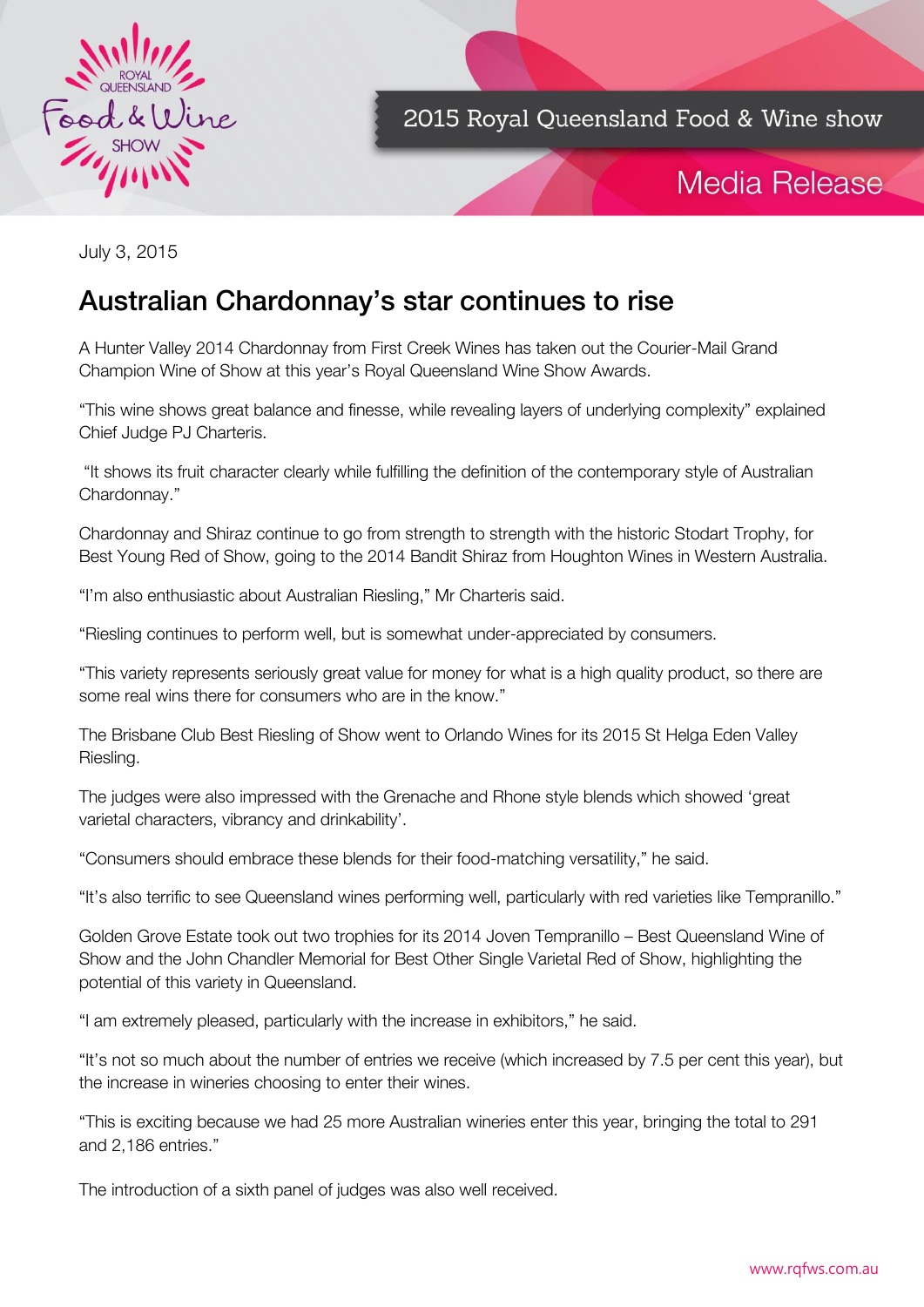

# Media Release

"This simply allowed our judges more time to dedicate to each wine and more time for critical review, with each judge tasting no more than 110 wines per day."

The public will have the chance to be the judge tonight at the 2015 Royal Queensland Wine Show Grape Grazing by Night Event. For tickets and details, visit [www.rqfws.com.au](http://www.rqfws.com.au/)

Following are the 2015 Trophy Winners. For the full results catalogue [CLICK HERE](http://www.rqfws.com.au/)

### **TROPHY AWARDS** TROPHY AWARDS

THE MALDWIN AND IN DITTING OF SHOW AND INTERNATIONAL PROCESS.<br>Heemskerk Wines - Heemskerk Chardonnav Pinot Noir Snarkling 2010 Heemskerk Wines - Heemskerk Chardonnay Pinot Noir Sparkling 2010

THE BRITISH BEST RIFLE CLUB BEST RIGHT OF SHOW AND THE BRITISH OF SHOW AND THE SHOW AND SHOW AND SHOW AND SHOW AND SHOW AND SHOW AND SHOW AND SHOW AND SHOW AND SHOW AND SHOW AND SHOW AND SHOW AND SHOW AND SHOW AND SHOW AND Orlando Wines - St Helga Eden Valley Riesling 2015

BRAUGHT STATES STATES STATES STATES OF SHOW IT Rosemount Estates Pty Ltd - Rosemount Diamond Label Sauvignon Blanc 2014

BEST SEMILLEST STREET

First Creek Wines - Winemaker's Reserve Chardonnay 2014

**BEST PINOT GRIS OF SHOW**<br>Bungerford Hill Wines - Hungerfo Hungerford Hill Wines - Hungerford Hill Classic Pinot Gris 2014

BEST OTHER SINGLE WHITE VARIETAL OF SHOW Topper's Mountain Wines - Topper's Mountain barrel ferment Gewurztraminer 2014

Levantine Hill - The Coldstream Guard 'Albus' 2014

BEST SHOWER SHOWERS - Noble Blend Lillypilly Estate Wines - Noble Blend 2011

**Eirst Creek Wines - Winemaker's Reserve Chardonnay 2014** 

BEST MATURE MATURE OF SHOW<br>Mount Pleasant - Mount Pleasant Love

### **BEST SINGLE VINEYARD WHITE OF SHOW**<br>Mount Pleasant - Mount Pleasant Lovedale 2009

First Creek Wines - Winemaker's Reserve Chardonnay 2014

**Bobert Oatley Vinevards -**Robert Oatley Vineyards - Wild Oats Sangiovese Rose 2014

### BEST PINOT NOIR OF SHOW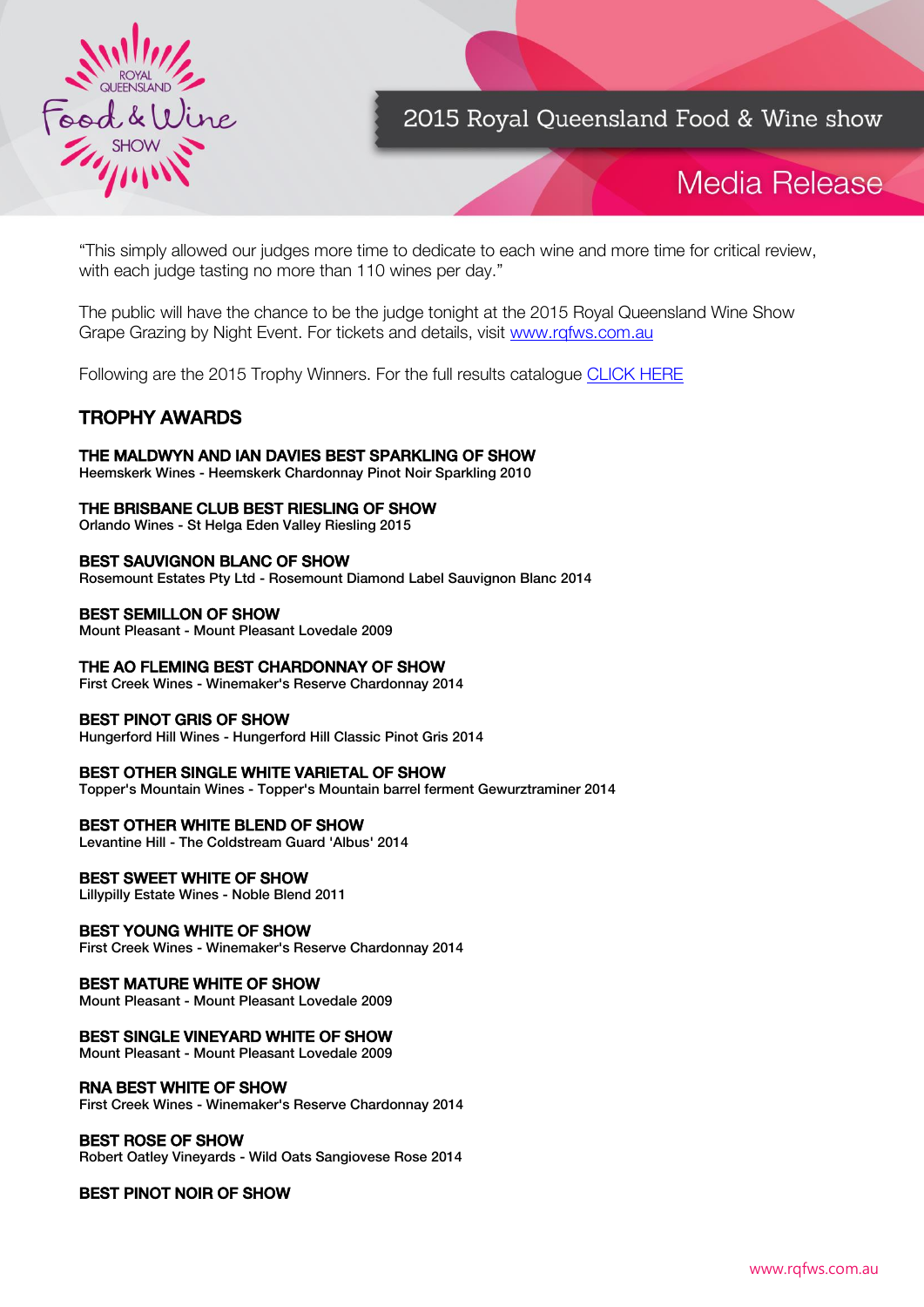

## Media Release

Yabby Lake - Yabby Lake Single Vineyard Pinot Noir 2014

BEST GREET GREET BEST GREET COMES TO BE STATED OF SHOW THE RED OF SHOW AND THE RED OF SHOW AND THE RED OF SHOW AND THE RED OF SHOW AND THE RED OF SHOW AND THE RED OF SHOW AND THE RED OF SHOW AND THE RED OF SHOW AND THE RED Rosemount Estates Pty Ltd - Rosemount Estate GSM 2013

### THE ALAN COOK MBE TROPHY BEST BORDEAUX BLEND OF SHOW<br>Brookland Valley - Estate Cabernet Merlot 2012

Brookland Valley - Estate Cabernet Merlot 2012

W. Salter & Son - Pepperiack Shiraz Cabernet 2013 W Salter & Son - Pepperjack Shiraz Cabernet 2013

Golden Grove Estate - Golden Grove Estate Joven Tempranillo 2014 Golden Grove Estate - Golden Grove Estate Joven Tempranillo 2014

ACCORDING THE STATE SALE SALE IN THE SALE OF SHOW THE BEST CARE IN DIRECT SAULT DATA Dandelion Vineyards - Dandelion Vineyards Pride of the Fleurieu Peninsula Cabernet Sauvignon 2014

THE BRISBANE CHRISBANE CLUB BEST SHIRLE OF SHOW. Houghton - Bandit Shiraz 2014

BEST OTHER RED BEST OF SHORE Houghton - Red Classic 2013

**Brookland Valley - Estate Cabernet** Brookland Valley - Estate Cabernet Merlot 2012

**BEST SINGLE VINEYARD RED OF SHOW**<br>Yabby Lake - Yabby Lake Single Vineyard Pinot Noir 2014 Yabby Lake - Yabby Lake Single Vineyard Pinot Noir 2014

### **RNA BEST RED OF SHOW**<br>Houghton - Bandit Shiraz 2014

Houghton - Bandit Shiraz 2014

**BEST FORTIFIED MUSCATE OF SHOWIFF OR SHOWIFF**<br>Baileys of Glenrowan - Baileys Winemakers Selection R Baileys of Glenrowan - Baileys Winemakers Selection Rare Muscat NV

<u>BEST FOR MILL RED OF SHOW</u><br>Hardys - Rare Show Tawny Hardys - Rare Show Tawny

**BEST BRANDER**<br>St Agnes Distillery - St Agnes St Agnes Distillery - St Agnes XO

BEST COMMISSION WILL CONTROL CONTROL Golden Grove Estate - Golden Grove Estate Joven Tempranillo 2014

### $Symphony$  Hill Wines  $\mathcal{S}$  Hill Wines

THE DAN O'CONNOR TROPHY MOST SUCCESSFUL EXHIBITOR OF SHOW<br>Wolf Blass Wines

THE STORAGHT TROPHY BEST YOU CHART TROPHY BEST YOU Houghton - Bandit Shiraz 2014

First Creek Wines Winemaker's Reserve Chardonnay 2014